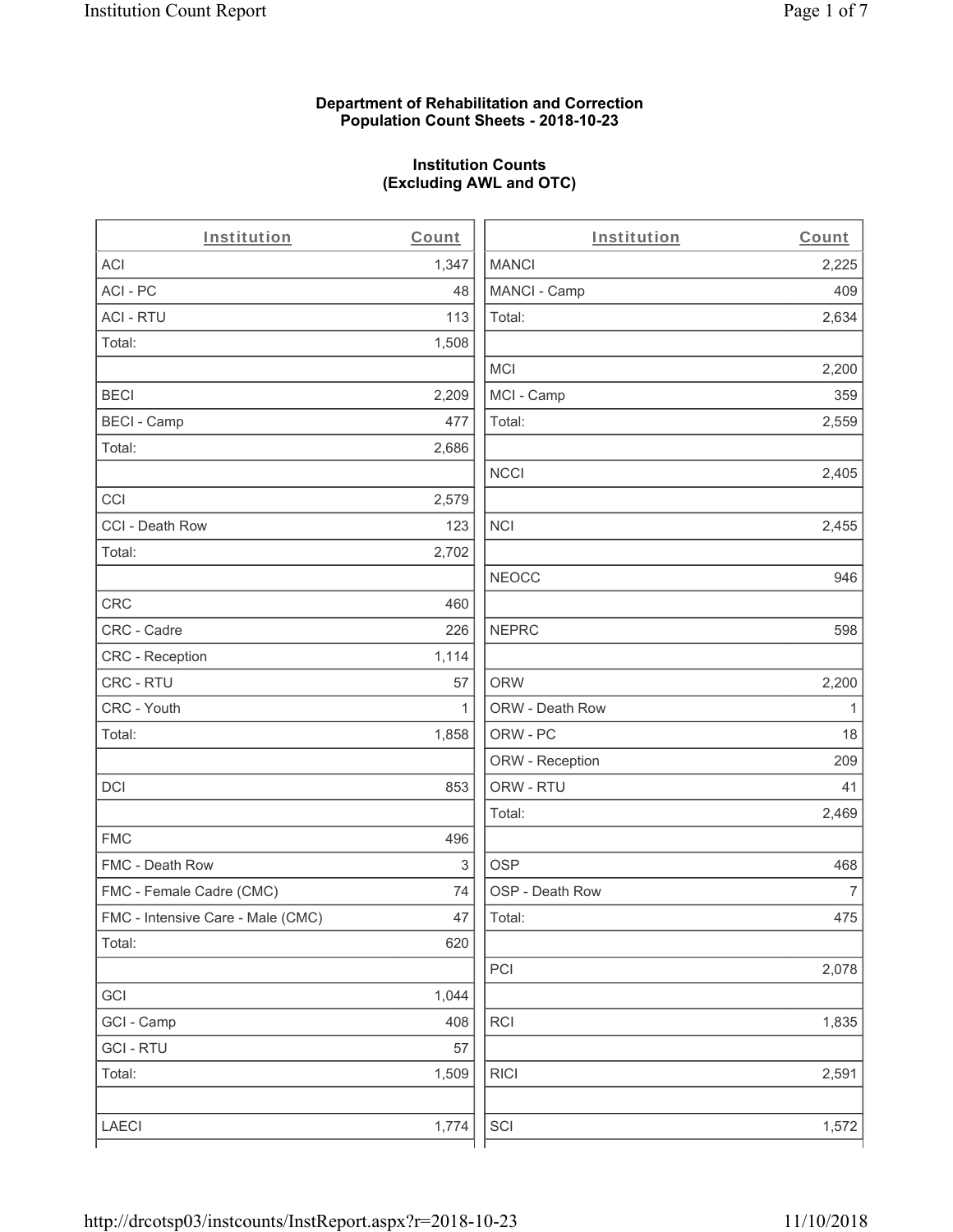| <b>LECI</b>              | 2,201 | <b>SOCF</b>      | 1,247                              |
|--------------------------|-------|------------------|------------------------------------|
| LECI - Camp              | 168   | SOCF - RTU       | 71                                 |
| Total:                   | 2,369 | Total:           | 1,318                              |
|                          |       |                  |                                    |
| LOCI                     | 2,257 | <b>TCI</b>       | 926                                |
|                          |       | TCI - Camp       | 444                                |
| <b>LORCI</b>             | 264   | Total:           | 1,370                              |
| LORCI - Cadre            | 140   |                  |                                    |
| <b>LORCI - Reception</b> | 985   | <b>TOCI</b>      | 725                                |
| Total:                   | 1,389 | <b>TOCI - PC</b> | 96                                 |
|                          |       | Total:           | 821                                |
| <b>MACI</b>              | 973   |                  |                                    |
| MACI - Minimum           | 1,242 | <b>WCI</b>       | 1,346                              |
| Total:                   | 2,215 | WCI - RTU        | 29                                 |
|                          |       | Total:           | 1,375                              |
|                          |       |                  |                                    |
|                          |       |                  | <b>Total Population:</b><br>49,241 |

\* The Total Population includes 30 Offenders with Reason Codes 30 & 31. \*\* The Total Population includes 37 Offenders with Reason Code 0A.

# **Male Population by Security Level (Include AWL and Exclude OTC)**

| <b>Security Level</b>  |                   | <b>Body</b> | AWL | (-OTC) | <u>Total</u> |
|------------------------|-------------------|-------------|-----|--------|--------------|
| Total Level 5          |                   | 113         |     |        | 113          |
| <b>Total Level 4</b>   |                   | 2,741       | 24  | 23     | 2,742        |
| Total Level 3          |                   | 11,837      | 155 | 144    | 11,848       |
| Total Level 2          |                   | 16,047      | 217 | 176    | 16,088       |
| Total Level 1          |                   | 14,279      | 141 | 86     | 14,334       |
| <b>Total Death Row</b> |                   | 135         |     |        | 135          |
|                        | <b>Total Male</b> | 45,152      | 539 | 431    | 45,260       |

#### **Female Population by Institution (Include AWL and Exclude OTC)**

| Institution              | Bodv  | AWL |    | ⊺ota |
|--------------------------|-------|-----|----|------|
| <b>DCI</b>               | 853   |     | 6  | 855  |
| <b>FMC</b>               | 17    | C   |    | 18   |
| FMC - Female Cadre (CMC) | 74    |     |    | 74   |
| <b>NEPRC</b>             | 598   | 12  | 5  | 605  |
| <b>ORW</b>               | 2,199 | 35  | 23 | 2,21 |
|                          |       |     |    |      |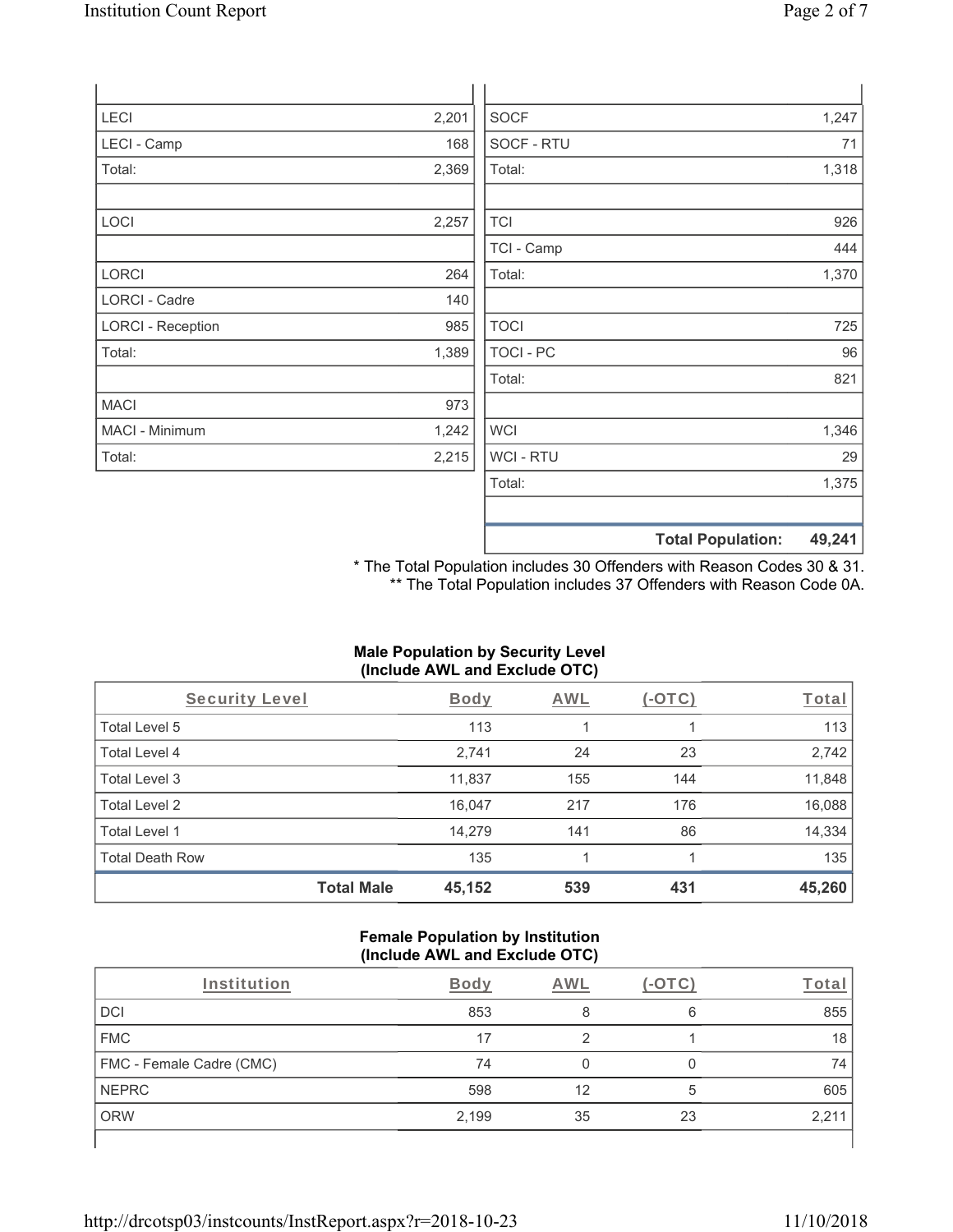|       | 0                                               |        |            |
|-------|-------------------------------------------------|--------|------------|
| 18    | 0                                               |        | 18         |
| 209   | 8                                               |        | 210        |
| 41    | 0                                               |        | 41         |
| 4,010 | 65                                              | 42     | 4,033      |
|       |                                                 |        | 49,293     |
|       | <b>Total Female</b><br><b>Total Population:</b> | 49,162 | 604<br>473 |

# **Male Population by Institution: Security Level 5 (Include AWL and Exclude OTC)**

| Institution  |                      | Body           | <b>AWL</b>       | $(-OTC)$     | Total |
|--------------|----------------------|----------------|------------------|--------------|-------|
| ${\sf CRC}$  |                      |                | $\mathbf 0$      | 0            |       |
| GCI          |                      | 1              | $\boldsymbol{0}$ | $\mathbf 0$  |       |
| LECI         |                      | 5              | $\mathbf 0$      | $\Omega$     | 5     |
| <b>MACI</b>  |                      | $\overline{2}$ | 0                | $\Omega$     | 2     |
| <b>MANCI</b> |                      | 6              | $\boldsymbol{0}$ | 0            | 6     |
| <b>NCI</b>   |                      | 1              | 0                | $\mathbf{0}$ |       |
| <b>OSP</b>   |                      | 43             | 1                |              | 43    |
| <b>RCI</b>   |                      | 1              | $\mathbf 0$      | $\Omega$     |       |
| SOCF         |                      | 42             | $\boldsymbol{0}$ | $\Omega$     | 42    |
| <b>TOCI</b>  |                      | 8              | $\overline{0}$   | $\Omega$     | 8     |
| <b>WCI</b>   |                      | 2              | $\mathbf{0}$     | $\Omega$     | 2     |
| WCI - RTU    |                      |                | $\overline{0}$   | $\Omega$     |       |
|              | <b>Total Level 5</b> | 113            | 1                |              | 113   |

# **Male Population by Institution: Security Level 4 (Include AWL and Exclude OTC)**

| Institution                       | Body           | AWL          | $(-OTC)$ | Total |
|-----------------------------------|----------------|--------------|----------|-------|
| ACI                               | 7              | 0            | $\Omega$ |       |
| <b>BECI</b>                       | $\Omega$       |              |          |       |
| CCI                               | $\overline{2}$ |              | U        | 2     |
| CRC                               | 19             |              |          | 19    |
| CRC - Reception                   | 8              |              | U        | 8     |
| CRC - RTU                         | 16             | <sup>0</sup> | O        | 16    |
| <b>FMC</b>                        | 3              | $\Omega$     | $\Omega$ | 3     |
| FMC - Intensive Care - Male (CMC) |                | $\Omega$     | $\Omega$ |       |
| GCI                               |                | $\Omega$     | $\Omega$ |       |
| LECI                              | 43             | $\Omega$     | $\Omega$ | 43    |
| LOCI                              | 0              | 5            | 5        |       |
|                                   |                |              |          |       |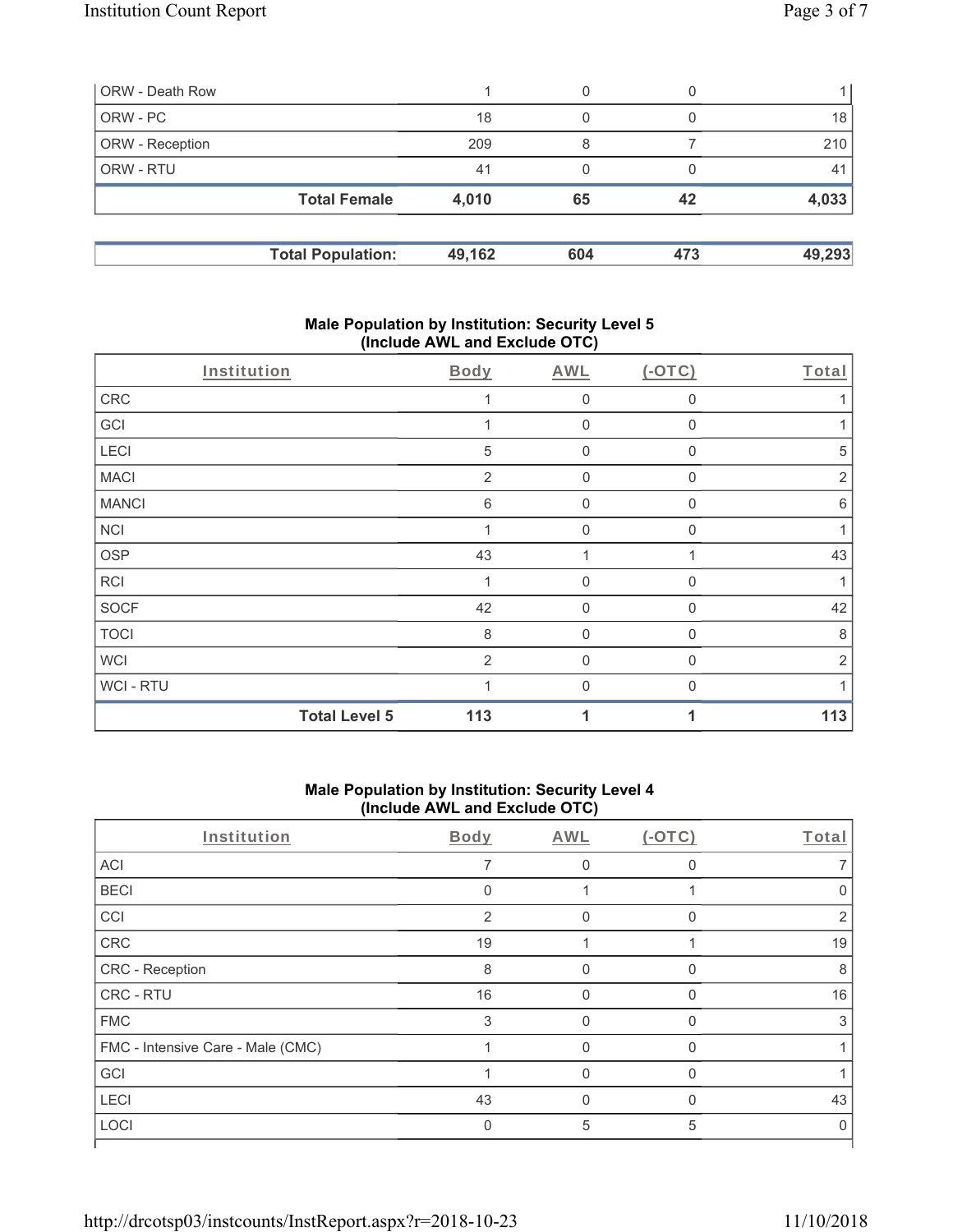| LORCI             |                      | $\boldsymbol{9}$ | $\ensuremath{\mathsf{3}}$ | $\ensuremath{\mathsf{3}}$ | $\boldsymbol{9}$ |
|-------------------|----------------------|------------------|---------------------------|---------------------------|------------------|
| LORCI - Cadre     |                      | 1                | $\mathbf 0$               | $\mathsf{O}\xspace$       | 1                |
| LORCI - Reception |                      | $6\phantom{1}6$  | $\mathsf{O}\xspace$       | $\mathsf{O}\xspace$       | $\,6\,$          |
| <b>MACI</b>       |                      | 64               | $\mathbf{1}$              | 1                         | 64               |
| <b>MANCI</b>      |                      | 44               | 1                         | 1                         | 44               |
| MCI               |                      | 1                | $\mathsf{O}\xspace$       | $\mathsf{O}\xspace$       | $\mathbf{1}$     |
| <b>NEOCC</b>      |                      | $30\,$           | $\mathsf{O}\xspace$       | $\mathsf{O}\xspace$       | 30               |
| <b>OSP</b>        |                      | 401              | 1                         | 1                         | 401              |
| PCI               |                      | 1                | $\mathsf{O}\xspace$       | $\mathsf{O}\xspace$       | 1                |
| RCI               |                      | 37               | $\mathsf{O}\xspace$       | $\mathsf{O}\xspace$       | 37               |
| <b>RICI</b>       |                      | $\overline{2}$   | $\mathsf{O}\xspace$       | $\mathsf{O}\xspace$       | $\sqrt{2}$       |
| SCI               |                      | $\sqrt{3}$       | $\mathsf{O}\xspace$       | $\mathsf{O}\xspace$       | $\sqrt{3}$       |
| SOCF              |                      | 1,197            | $\overline{7}$            | $\,6\,$                   | 1,198            |
| SOCF - RTU        |                      | 71               | $\mathsf{O}\xspace$       | $\mathsf{O}\xspace$       | 71               |
| <b>TCI</b>        |                      | 13               | $\mathsf{O}\xspace$       | $\mathsf{O}\xspace$       | 13               |
| <b>TOCI</b>       |                      | 696              | $\overline{4}$            | $\overline{4}$            | 696              |
| <b>TOCI - PC</b>  |                      | 20               | $\mathsf 0$               | 0                         | 20               |
| <b>WCI</b>        |                      | 29               | $\mathsf{O}\xspace$       | $\mathbf 0$               | 29               |
| WCI-RTU           |                      | 16               | $\mathsf{O}\xspace$       | $\mathsf{O}\xspace$       | 16               |
|                   | <b>Total Level 4</b> | 2,741            | 24                        | 23                        | 2,742            |

# **Male Population by Institution: Security Level 3 (Include AWL and Exclude OTC)**

| Institution                       | Body           | <b>AWL</b>     | $(-OTC)$     | Total          |
|-----------------------------------|----------------|----------------|--------------|----------------|
| <b>ACI</b>                        | 14             | $\mathbf 0$    | 0            | 14             |
| ACI-PC                            |                | $\mathbf 0$    | $\mathbf 0$  | 1              |
| <b>BECI</b>                       | 6              | $\mathbf 0$    | $\mathbf 0$  | 6              |
| CCI                               | $\sqrt{5}$     | $\mathbf 0$    | $\mathbf 0$  | $\sqrt{5}$     |
| CRC                               | 97             | 1              |              | 97             |
| CRC - Cadre                       | 125            | $\mathbf 0$    | 0            | 125            |
| CRC - Reception                   | 860            | 23             | 23           | 860            |
| CRC - RTU                         | 40             | $\mathbf 0$    | $\mathbf 0$  | 40             |
| CRC - Youth                       | $\mathbf 0$    | 1              | 1            | $\mathbf 0$    |
| <b>FMC</b>                        | 6              | 1              | 0            | $\overline{7}$ |
| FMC - Intensive Care - Male (CMC) | $\overline{4}$ | $\overline{0}$ | $\mathbf{0}$ | $\overline{4}$ |
| GCI                               |                | $\mathbf 0$    | 0            |                |
| <b>LAECI</b>                      | 8              | $\mathbf 0$    | 0            | 8              |
| LECI                              | 2,142          | 21             | 18           | 2,145          |
| LOCI                              | 2              | $\mathbf{0}$   | $\Omega$     | 2              |
| <b>LORCI</b>                      | 75             | 35             | 34           | 76             |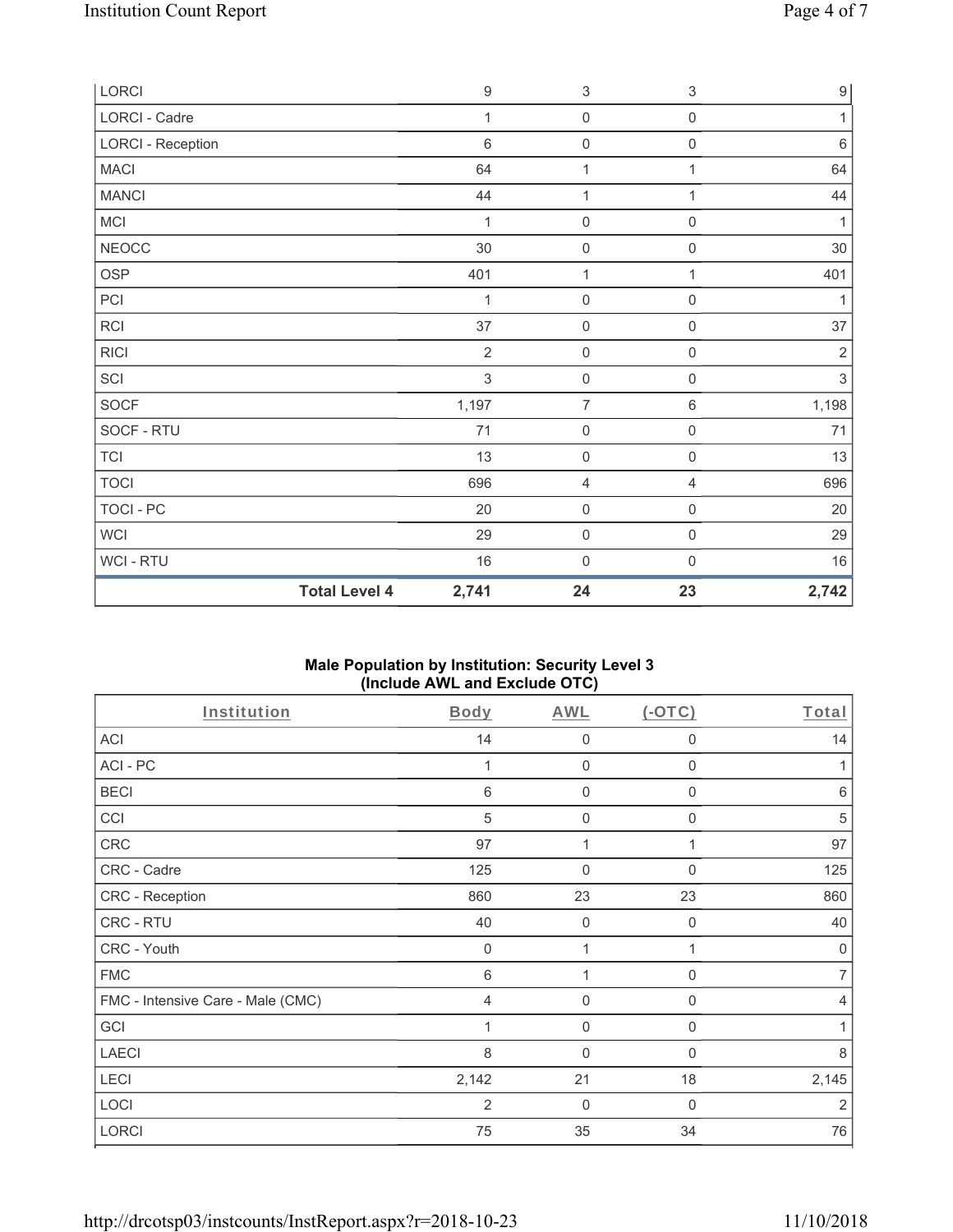| LORCI - Cadre            |                      | 11               | $\mathbf 0$         | $\boldsymbol{0}$    | 11         |
|--------------------------|----------------------|------------------|---------------------|---------------------|------------|
| <b>LORCI - Reception</b> |                      | 615              | $\overline{4}$      | 4                   | 615        |
| <b>MACI</b>              |                      | 805              | $\mathbf 0$         | $\boldsymbol{0}$    | 805        |
| <b>MANCI</b>             |                      | 2,135            | 23                  | $20\,$              | 2,138      |
| MCI                      |                      | 5                | $\mathsf{O}\xspace$ | 0                   | 5          |
| <b>NCCI</b>              |                      | $10$             | $\mathsf{O}\xspace$ | 0                   | $10$       |
| <b>NCI</b>               |                      | $6\,$            | $\mathsf{O}\xspace$ | $\mathsf{O}\xspace$ | $6\,$      |
| <b>NEOCC</b>             |                      | 909              | $\,6\,$             | 4                   | 911        |
| <b>OSP</b>               |                      | $\overline{2}$   | $\mathsf{O}\xspace$ | $\mathsf{O}\xspace$ | $\sqrt{2}$ |
| PCI                      |                      | 37               | 1                   | $\mathsf{O}\xspace$ | 38         |
| RCI                      |                      | 1,617            | 14                  | 14                  | 1,617      |
| <b>RICI</b>              |                      | 11               | $\mathbf 0$         | $\mathsf{O}\xspace$ | 11         |
| SOCF                     |                      | 5                | $\mathbf 0$         | $\mathsf 0$         | 5          |
| <b>TCI</b>               |                      | 871              | $\,8\,$             | $\,8\,$             | 871        |
| <b>TOCI</b>              |                      | 21               | 1                   | 1                   | 21         |
| TOCI - PC                |                      | 76               | $\mathsf{O}\xspace$ | $\mathsf{O}\xspace$ | 76         |
| <b>WCI</b>               |                      | 1,306            | $16\,$              | $16\,$              | 1,306      |
| WCI - RTU                |                      | $\boldsymbol{9}$ | $\mathsf{O}\xspace$ | $\boldsymbol{0}$    | $9\,$      |
|                          | <b>Total Level 3</b> | 11,837           | 155                 | 144                 | 11,848     |

# **Male Population by Institution: Security Level 2 (Include AWL and Exclude OTC)**

| Institution                       | Body  | <b>AWL</b>          | $(-OTC)$         | Total |
|-----------------------------------|-------|---------------------|------------------|-------|
| ACI                               | 734   | 3                   | $\overline{2}$   | 735   |
| ACI-PC                            | 44    | $\mathbf 0$         | $\mathbf 0$      | 44    |
| <b>ACI - RTU</b>                  | 82    | $\mathbf 0$         | $\boldsymbol{0}$ | 82    |
| <b>BECI</b>                       | 1,479 | 17                  | 12               | 1,484 |
| CCI                               | 2,018 | 18                  | 16               | 2,020 |
| CRC                               | 167   | $\,6\,$             | $\,6$            | 167   |
| CRC - Cadre                       | 100   | $\mathbf 0$         | 0                | 100   |
| CRC - Reception                   | 175   | 13                  | 13               | 175   |
| CRC - RTU                         | 1     | $\mathbf 0$         | $\boldsymbol{0}$ | 1     |
| CRC - Youth                       |       | $\mathsf{O}\xspace$ | $\mathbf 0$      | 1     |
| <b>FMC</b>                        | 18    | $\overline{2}$      | $\boldsymbol{0}$ | 20    |
| FMC - Intensive Care - Male (CMC) | 13    | $\mathbf 0$         | $\mathbf 0$      | 13    |
| GCI                               | 351   | $\overline{4}$      | 2                | 353   |
| <b>GCI-RTU</b>                    | 45    | $\overline{0}$      | $\mathbf 0$      | 45    |
| <b>LAECI</b>                      | 1,129 | 19                  | 16               | 1,132 |
| LECI                              | 4     | $\boldsymbol{0}$    | $\boldsymbol{0}$ | 4     |
| LECI - Camp                       | 1     | $\boldsymbol{0}$    | $\boldsymbol{0}$ | 1     |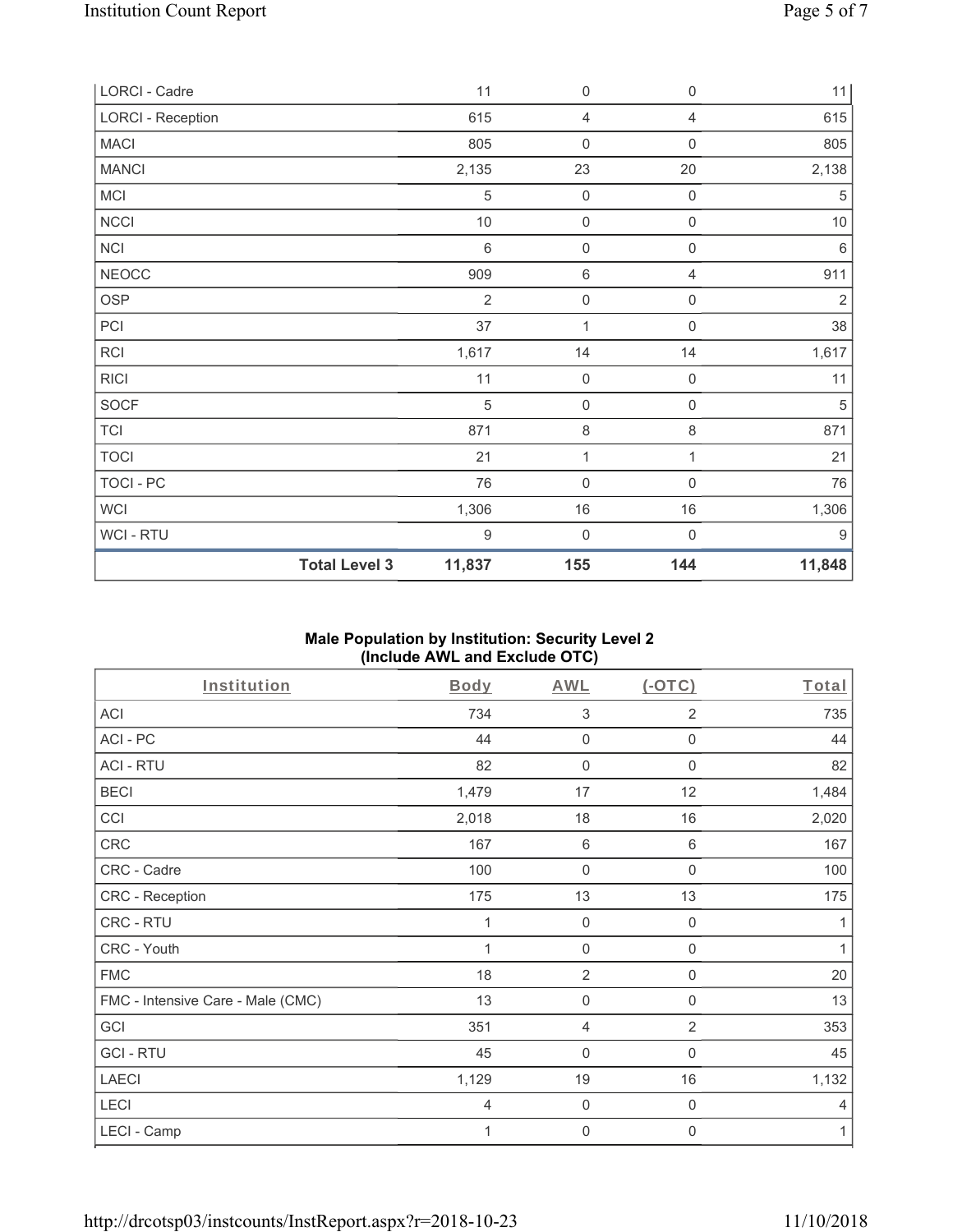|                          | <b>Total Level 2</b> | 16,047 | 217                 | 176                 | 16,088                    |
|--------------------------|----------------------|--------|---------------------|---------------------|---------------------------|
| WCI - RTU                |                      | 1      | $\mathbf 0$         | $\mathbf 0$         | $\mathbf{1}$              |
| <b>WCI</b>               |                      | 8      | 1                   | 1                   | $\,8\,$                   |
| <b>TCI</b>               |                      | 3      | $\mathsf{O}\xspace$ | $\mathsf{O}\xspace$ | $\ensuremath{\mathsf{3}}$ |
| <b>SOCF</b>              |                      | 1      | $\mathsf{O}\xspace$ | $\mathsf 0$         | 1                         |
| SCI                      |                      | 973    | 11                  | 8                   | 976                       |
| <b>RICI</b>              |                      | 1,450  | 26                  | 17                  | 1,459                     |
| <b>RCI</b>               |                      | 178    | $\mathsf{O}\xspace$ | $\mathsf{O}\xspace$ | 178                       |
| PCI                      |                      | 900    | $\boldsymbol{9}$    | $\mathbf 5$         | 904                       |
| <b>NEOCC</b>             |                      | 7      | $\mathsf{O}\xspace$ | $\mathsf{O}\xspace$ | $\overline{7}$            |
| <b>NCI</b>               |                      | 1,628  | 18                  | 17                  | 1,629                     |
| <b>NCCI</b>              |                      | 1,187  | 12                  | $10$                | 1,189                     |
| MCI - Camp               |                      | 1      | $\mathsf{O}\xspace$ | $\mathsf{O}\xspace$ | 1                         |
| <b>MCI</b>               |                      | 1,589  | 14                  | $10$                | 1,593                     |
| <b>MANCI</b>             |                      | 18     | $\overline{2}$      | $\overline{2}$      | 18                        |
| <b>MACI</b>              |                      | 102    | 1                   | 1                   | 102                       |
| <b>LORCI - Reception</b> |                      | 217    | $\overline{2}$      | $\overline{2}$      | 217                       |
| LORCI - Cadre            |                      | 124    | $\mathbf{1}$        | $\mathsf 0$         | 125                       |
| LORCI                    |                      | 113    | 28                  | 26                  | 115                       |
| LOCI                     |                      | 1,185  | $10$                | $10$                | 1,185                     |

# **Male Population by Institution: Security Level 1 (Include AWL and Exclude OTC)**

| Institution                       | Body | <b>AWL</b>     | $(-OTC)$       | Total |
|-----------------------------------|------|----------------|----------------|-------|
| <b>ACI</b>                        | 592  | 0              | 0              | 592   |
| ACI-PC                            | 3    | $\mathbf 0$    | $\mathbf 0$    | 3     |
| <b>ACI - RTU</b>                  | 31   | $\mathbf 0$    | $\mathbf 0$    | 31    |
| <b>BECI</b>                       | 721  | 11             | $\overline{7}$ | 725   |
| <b>BECI - Camp</b>                | 477  | $\mathbf 0$    | 0              | 477   |
| CCI                               | 553  | $\overline{2}$ |                | 554   |
| CRC                               | 114  | $\,$ 5 $\,$    | 5              | 114   |
| CRC - Cadre                       | 1    | $\mathbf 0$    | $\mathbf 0$    | 1     |
| CRC - Reception                   | 67   | $\overline{2}$ | $\overline{2}$ | 67    |
| <b>FMC</b>                        | 452  | $\sqrt{5}$     | 1              | 456   |
| FMC - Intensive Care - Male (CMC) | 29   | $\mathbf 0$    | 0              | 29    |
| GCI                               | 690  | 6              | 3              | 693   |
| GCI - Camp                        | 408  | $\overline{2}$ | 1              | 409   |
| <b>GCI-RTU</b>                    | 12   | $\overline{0}$ | 0              | 12    |
| <b>LAECI</b>                      | 637  | 6              | 3              | 640   |
| LECI                              | 7    | 3              | 2              | 8     |